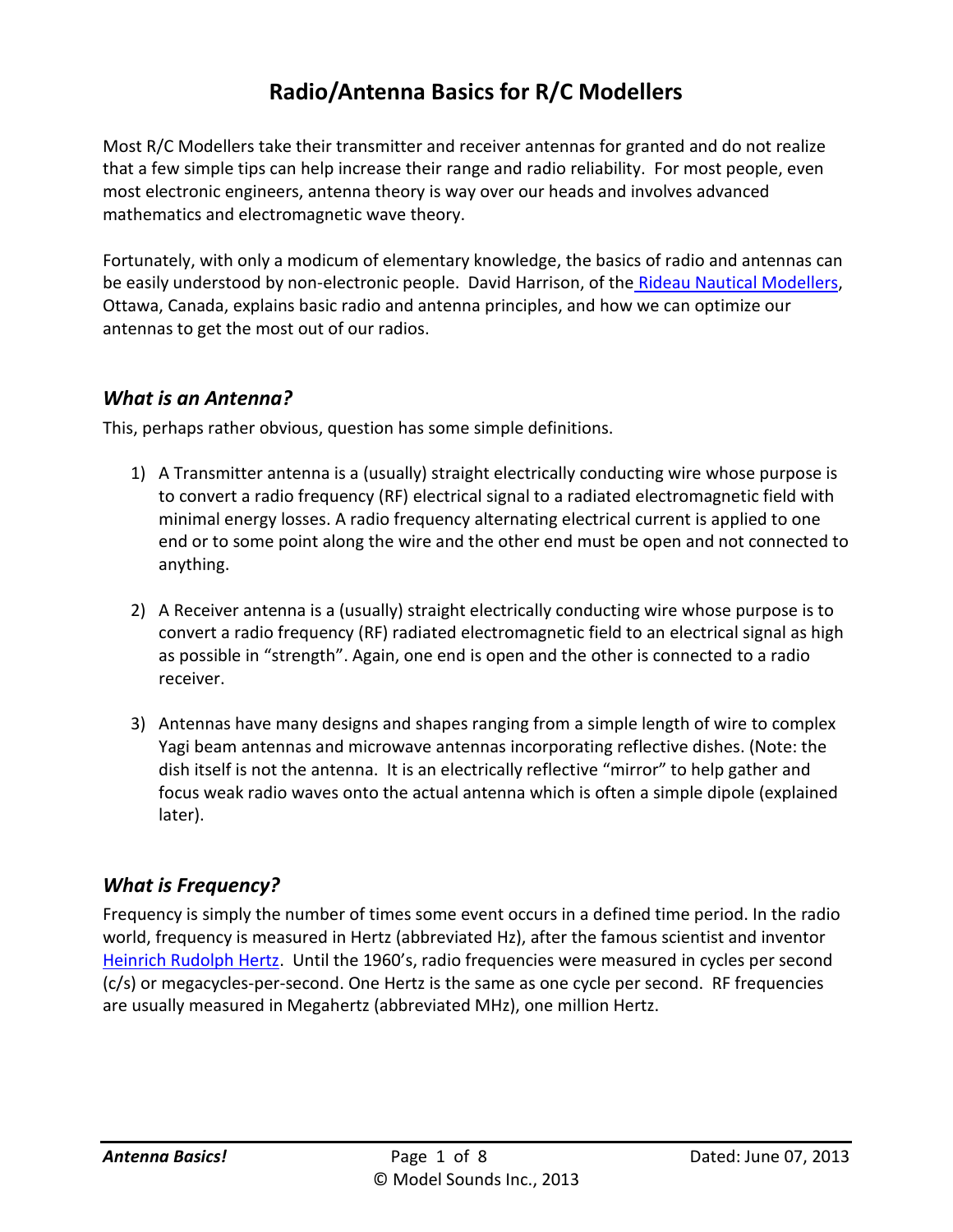### *What is a Radio Band?*

A Radio Band is simply a range of frequencies allocated for a particular purpose by the Federal Communications Commission (FCC) in the U.S., the Canadian Radio-television and Telecommunications Commission (CRTC) in Canada and the International Telecommunication Union (ITU).

It is important that only the designated usage for a radio band is used, otherwise unexpected interference causing unreliable reception occurs.

In North America, the designated bands for radio controlled models are the 72MHz band for Model Aircraft and 75MHz for surface (Model cars, trucks, boats etc.). There are also an infrequently used 27MHz Band and also higher frequency bands. Other countries use other frequency bands e.g. 35MHz and 41MHz in the UK and UHF bands at 435MHz.

Worldwide the unlicensed 2.4GHz ISM band (Industrial, Scientific, Medical) is used extensively for R/C and many other applications and has advantages due to its much shorter antennas, all digital transmission and frequency hopping or other spread spectrum schemes.

Each non-2.4Ghz band is divided into many "Channels" that are separated by a few Kilohertz. Because the frequency separation between adjacent channels is small, all R/C transmitters are crystal controlled to maintain their transmitted frequency within very narrow tolerances.

An online resource for a list of North American R/C Channel numbers is at :

#### <http://rcsource.hobbypeople.net/faqs/freqlist.htm>

## *So What is an Electromagnetic (EM) field?*

When an electric current passes through any electrical conductor, a magnetic field is created at right angles to the wire. If the current is an unchanging D.C. (Direct Current), then the magnetic field is steady and can be used to create electromagnets for lifting, relays, door bells etc.

By virtue of the fact that the wire is a conductor, there is also an electric field created at right angles to the wire, but perpendicular to the magnetic field. Most people can easily relate to a magnetic field but an electric field is somewhat more difficult to grasp. We all know how we get sparks from static electricity and our hair stands on end when we get an electric charge. It is the electric field around our hair that is pulling it away from our head. If the strength of the electric field becomes too great, the air around the wire breaks down and a spark ensues. The breakdown of air occurs at about 3000Volts/mm. So if a spark jumps across a 1cm gap e.g. from your finger to the doorknob, you were charged by static electricity to a voltage of 30000Volts above ground!

When the current in the wire is alternating (A.C. i.e. changes direction) at radio frequencies, the magnetic and electric fields also change and propagate through space at the speed of light. The radiated EM field contains energy converted from the electrical energy in the signal applied to the end of the wire.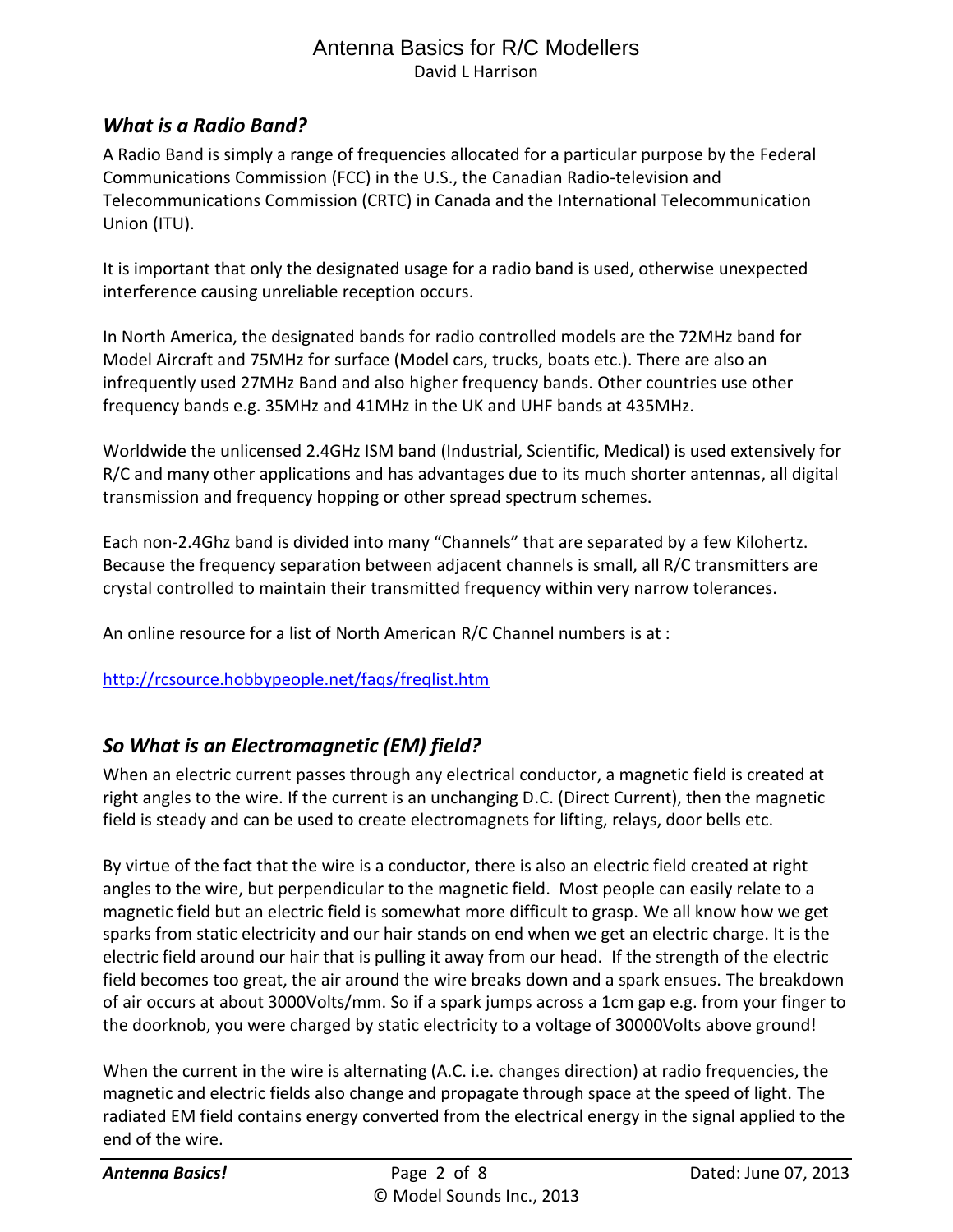Taken to extremes, a laser beam is radiated electromagnetic energy concentrated into a very narrow beam at a visible or infra-red light frequency. Beyond visible light we have X-Rays, Gamma rays and other energy beams. Below visible light we have infra-red, or heat radiation, but all these are no different in principle to radio waves.

Following the AC cycle, these electric and magnetic fields expand from zero to maximum intensity, then fall to zero, then expand in the opposite direction and again fall back to zero. Each time the cycle is at its maximum, the magnetic and electric fields expand to their greatest distance from the wire and each time the cycle is zero, the fields collapse back into the wire. As the electrons (negatively charged sub-atomic particles) constituting the flow of current move along the wire, a rising and falling of electric and magnetic intensity (i.e. a wave) moves along the wire in the direction of the electron flow.



## *Standing Waves along a Wire*

As electrons move along a wire the magnetic field associated with them accompanies them along the wire. If an electrical pulse is applied to one end of the wire, the electrons move toward the other (open) end of the wire. When they reach the open end there is no place for them to go and so the current dies. As the current drops to zero, so does the magnetic field associated with it. Since a changing magnetic field about a wire induces current in it (the generator effect), the collapsing magnetic field induces a current in the wire which flows in the opposite direction to the original pulse. Thus energy is reflected back from the open end. Now extend this concept to a continuously changing current at radio frequency and you can see that there is a forward (incident) wave and a reverse (reflected) wave.

The incident and reflected waves interfere with each other and either reinforce, reduce or cancel each other out. Thus the net energy also follows a wave like pattern as you move along the wire. This varying energy distribution stays in a stationary pattern as long as the signal is applied. These waves are therefore called standing waves.

If one was to place an RF voltmeter along the wire at different points, it would indicate varying levels of electric field strength varying from zero to a maximum value at the end of the wire.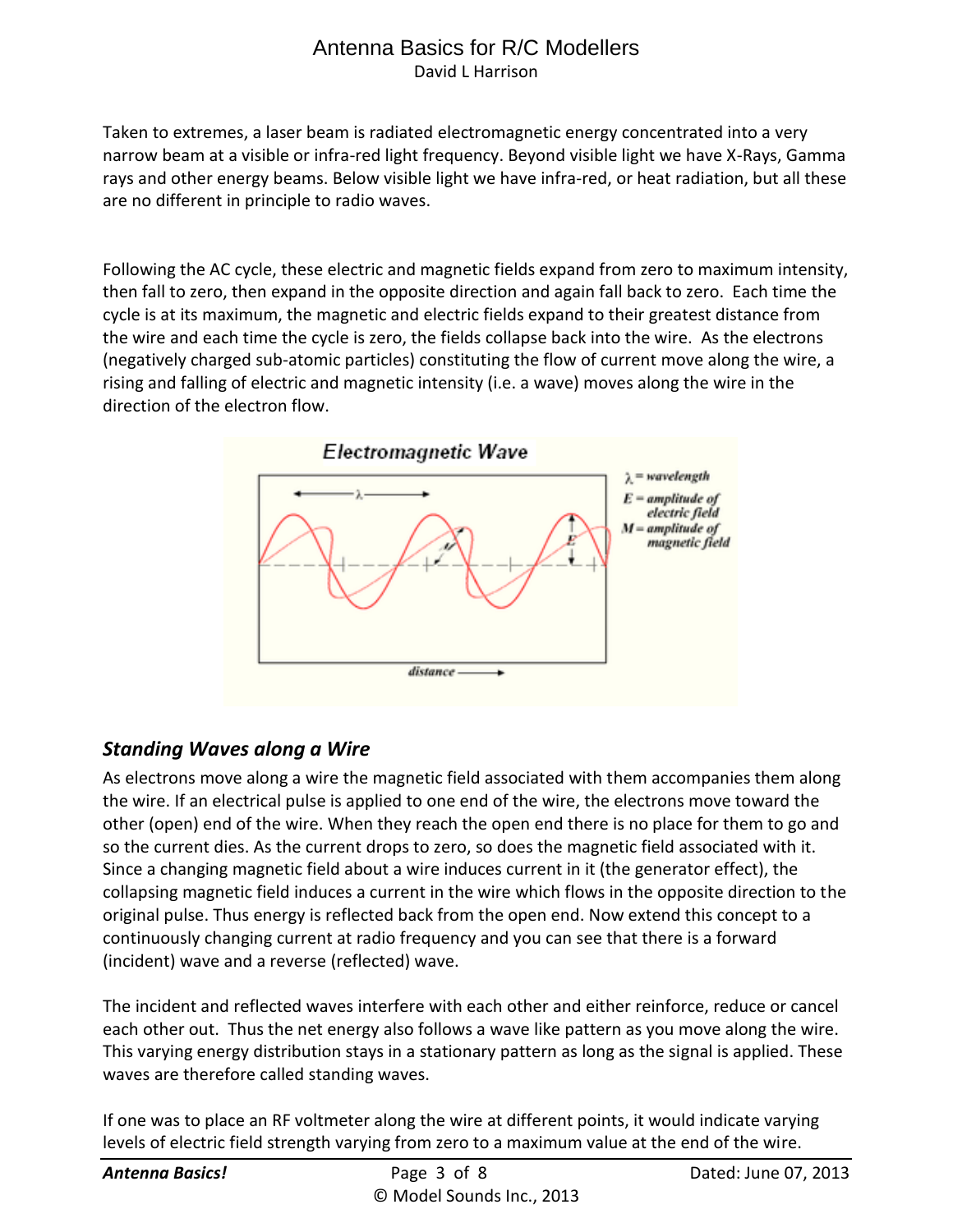Similarly, if a magnetometer measuring magnetic field strength were moved along the wire, it would also vary in strength from a maximum to zero at the end of the wire (it has to be zero at the end, because there is nowhere for the current to go to). These instruments are measuring the standing wave along the wire.

## *Air Waves?*

When radio was first invented, it was thought, at least by the public, that the radio waves were carried by the air, hence the terms "airwaves" and "on-the-air". It was quickly discovered that radio waves travel through a vacuum and free space.

## *Antenna or Transmission Line?*

In non-antenna use, an electrical wire is usually used to conduct electrical energy from one place to another. When its sole purpose is to carry electric current to another place with minimal losses, it is called a transmission line. There are all kinds of transmission lines from the very low frequency power grid running at 60Hz in North America to very high frequency transmission lines used to carry power from a radio transmitter to the actual antenna at the top of a mast.

When electrical current is flowing in a wire, it does not flow without losses. Various physical properties of the wire create what is called an "impedance" to the current i.e. it tries to impede the flow of current. It is beyond the scope of this article to discuss exactly what impedance is – so for now just accept that it exists and that it is measured in Ohms (**Ω**). Any wire or cable has an inherent impedance. Depending on construction and materials, a wire's natural impedance varies between about 30 Ω and 600 Ω at radio frequencies.

At one extreme, a short circuit is a zero impedance, at the other, an open circuit is an infinite impedance (approximately).

So if a wire is short circuited at the other end, again there is nowhere for the energy to go, so it is all reflected back and in fact is dissipated in the losses of the wire and the signal source itself. We have already seen that an open ended wire also reflects energy back, but is not dissipated in the wire – it is radiated out as an EM field. Somewhere in between these two extremes, if an electrical load with an impedance equal to the inherent impedance of the wire is connected, then there is no reflected energy and all the incident energy is dissipated in the load. In this case, we have an ideal transmission line since there is no standing wave, and no radiated energy.

So you can also consider an antenna as a special case of a transmission line ending in an infinite impedance and thus converting all the incident energy into a radiated EM wave at radio frequency.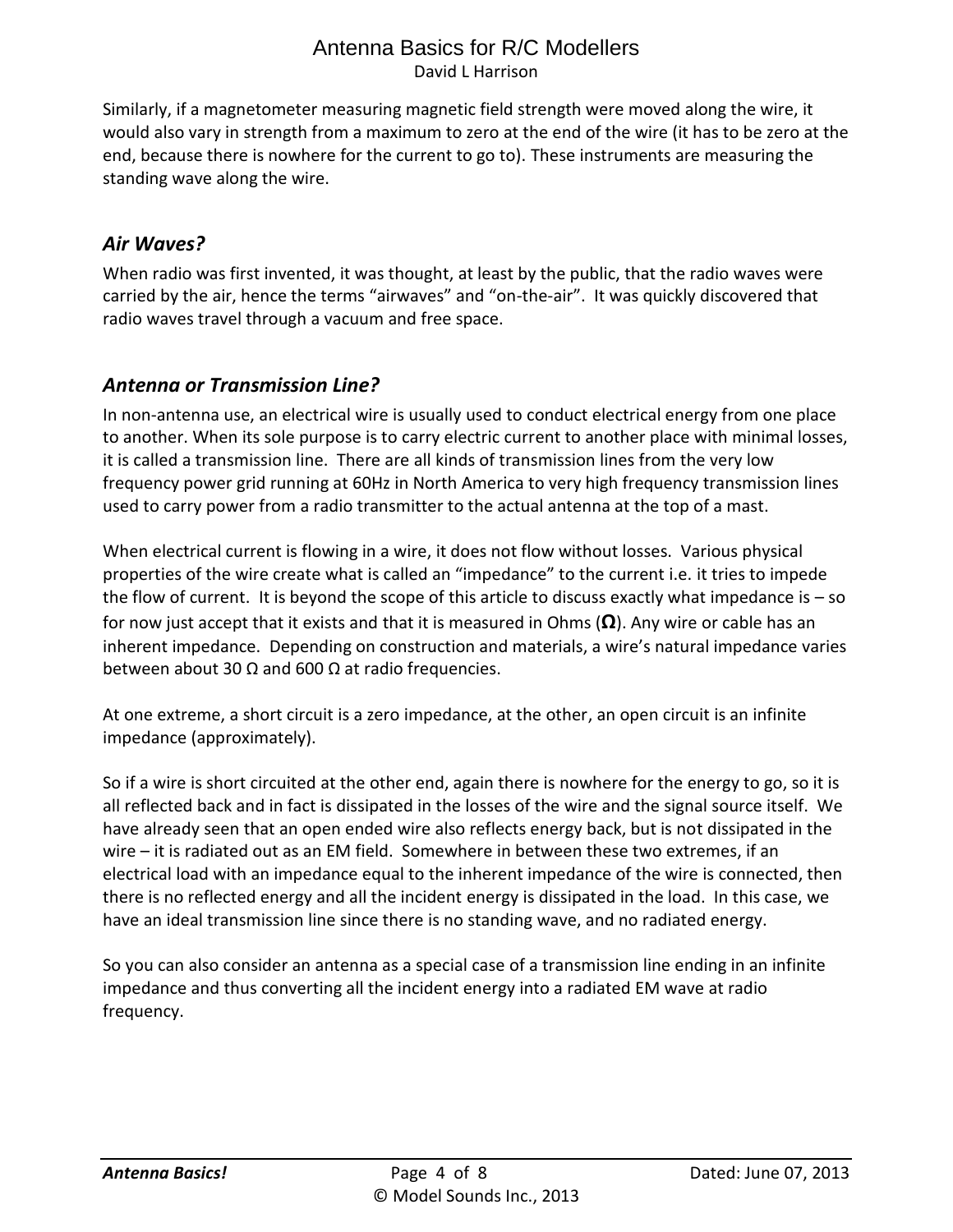## *Frequency, Speed and Wavelength*

All electromagnetic waves travel through space at the speed of light which is 300,000km/second.

Wavelength is the distance of one cycle of the radio wave.

If you are walking at a certain pace, your stride is equivalent to one wavelength  $(2)$ , and the number of steps you take per second/minute is your frequency (f).

Therefore your speed (c) is the number of paces per second multiplied by your stride ( $c = f$  ???

This basic formula,  $c = f \circled{?}$  or  $\circled{?}$  or  $f$  governs how wavelengths are related to frequency, given that the speed is constant.

The speed of light in air or any other material is slightly slower than in free space, depending on its density and a property known as "dielectric constant". The speed of radio waves in water in considerably lower than in air and thus water has a "detuning" effect on any antenna used in a model submarine, thus reducing its effectiveness, not to mention that impure water is a slight electrical conductor and therefore acts as an electrical screen to radio waves.

At the surface model frequency band of 75MHz, the wavelength is thus :

 $300000 \times 10^3 / 75 \times 10^6 =$  **4 metres.** 

**Remember these numbers** – they are important to understand R/C antenna lengths!

## *R/C Antenna Lengths*

Now that we understand standing waves and wavelength, we can see why R/C antennas have to be as long as they are. The base fed, open ended single rod antenna used in R/C equipment is called a ¼ wave [Marconi](http://en.wikipedia.org/wiki/Guglielmo_Marconi) antenna and works in association with a nearby ground plane at right angles to it,

With this type of antenna, the current is maximum at its base and, as we have already seen, has to be zero at its open end. Thus the longest (and most efficient) standing wave along the antenna is exactly ¼ of a full cycle, or ¼ wavelength or **1 metre** at 75MHz. This is why most R/C transmitter antennas are very close to 1 meter or 39" long.

Similarly, on the receiver, there is also zero current at the open end and maximum at the receiver end. Therefore the optimum receiver antenna length is also 1 metre.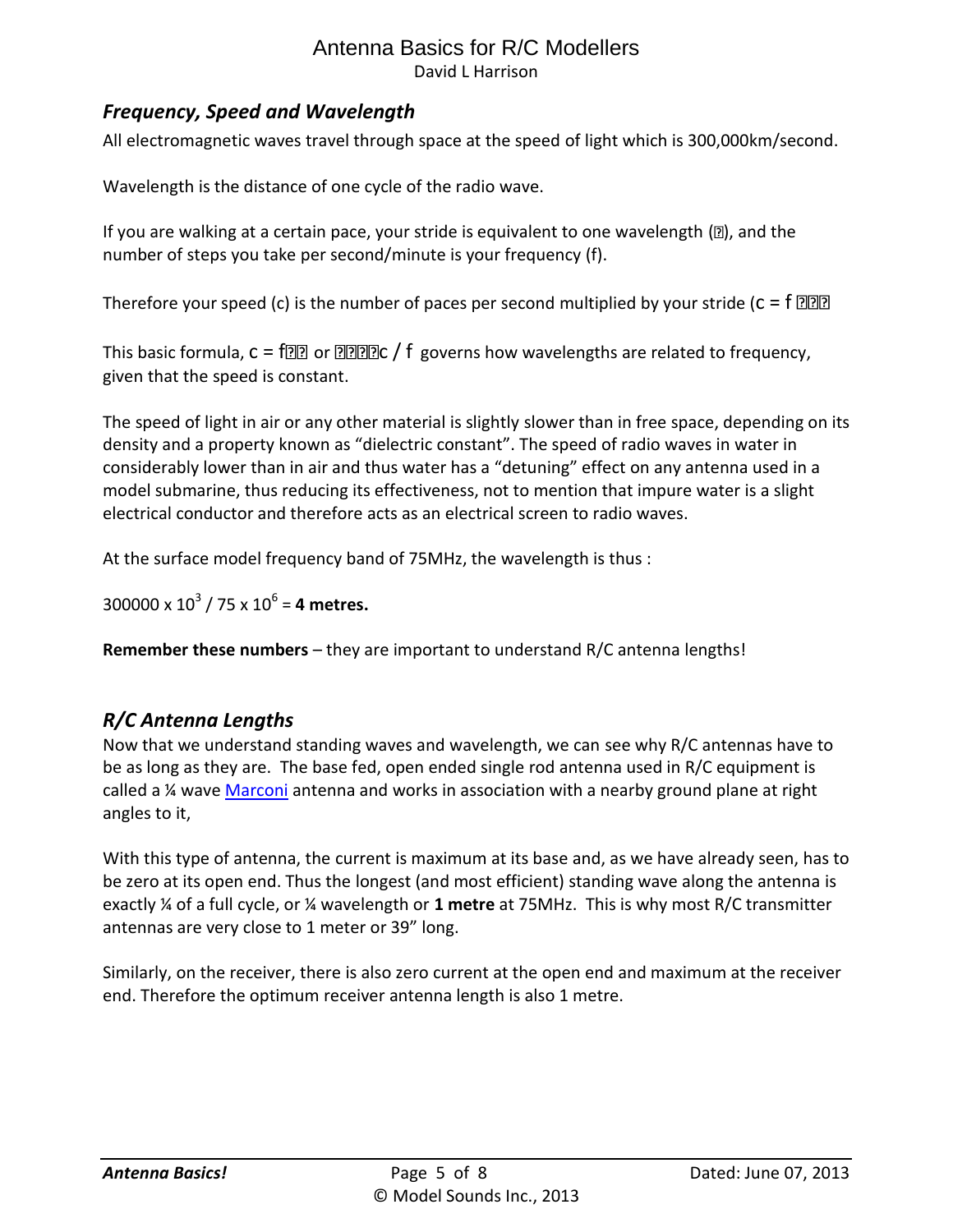As the frequency goes up, for example to the ISM (Industrial Scientific and Medical) band in the 2.4GHz region, the wavelength goes down and the antenna length can come down.

#### At 2.4GHz, the wavelength is only **0.125 meters, 12.5cm or 4.92 inches**

Therefore a  $\frac{1}{2}$  wave antenna is 1/32 meter or 3.1cm! This is why cell phones are so compact – their antennas are so short yet still remain effective.

## *¼ Wave and ½ Wave Antennas – the dipole*

This basic ¼ wave antenna depends on having a good ground plane at its base. The ground plane acts as a kind of "mirror" and reflects into the ground a second phantom ¼ wave antenna that is base to base with the actual antenna. These two  $\frac{1}{4}$  wave antennas then make up a  $\frac{1}{2}$  wave dipole antenna where one half is the phantom in-ground part. The ½ wave dipole (called a Hertz antenna) is the basis for nearly all other antenna designs, and even by itself, is more efficient than the ¼ wave antenna. It also does not require a nearby ground plane, and can therefore be used high up on a mast.

A real ½ wave dipole is centre fed, not base fed, with each ¼ half being fed in anti-phase from the transmitter. "However for 75/72MHz and lower R/C use, a half wave dipole is impractical, given that it would be 2 metres long or more!"

## *Antenna Grounding*

The ¼ wave Marconi antenna requires that the ground terminal of the transmitter or receiver be connected to a very good ground connection. There is little we can do to improve the ground connection at the R/C transmitter end. In fact the R/C operator him/herself is the nearest ground terminal!

However we can ensure a good ground connection for the R/C receiver ground (the negative battery terminal) especially in the model boat world. You connect the receiver negative battery line to your brass stuffing tube and make sure there is some paint scraped off at the propeller end to make contact with the water. This will help your receiver have a more efficient antenna, and help ground any radio interference signals that may be generated in your negative battery lines.

See my previous article on RFI for other grounding and RFI suppression tips.

**<http://www.modelsoundsinc.com/articles/DavidsOriginalArticles/RFIArticleMarch2006.pdf>**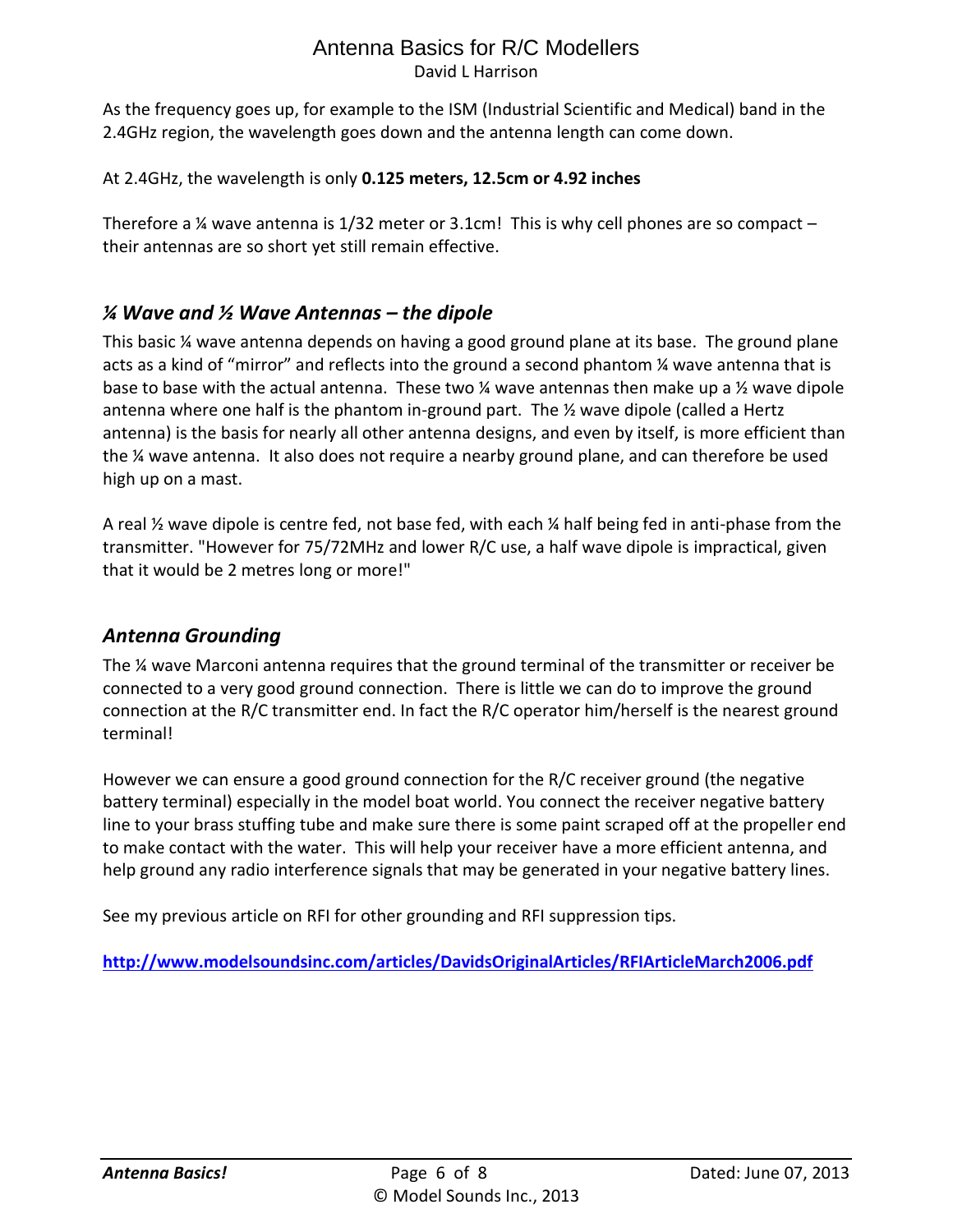## *Radiation Patterns*

The ¼ wave Marconi antenna depends on having a good ground plane at its base, and being at right angles to the ground plane i.e. vertical.

Some R/C modelers point their transmitter antenna at their model in the mistaken belief that the radio waves somehow come out from the end of the antenna. This is clearly not the case!

If we were able to measure the total energy strength at all points around the antenna in three dimensions we would find that it would resemble a doughnut, or toroidal shape, with a very small hole around the wire on its axis. This is intuitive, given that the energy strength is maximum at right angles to the wire and zero on its axis. The doughnut shape is actually two ½ doughnuts, the top half coming from the real antenna, the bottom half coming from the phantom antenna.



Phantom Antenna

## *Can I shorten my Antenna Wire?*

Yes and no! As you have seen, the optimum length for maximum efficiency is ¼ wavelength or 39" at 75MHz. If you shorten your transmitter antenna, the impedance of the antenna is no longer matched to the output impedance of the transmitter circuitry and so some energy is reflected back into the transmitter.

Not only does this reduce the amount of radiated energy, it also makes the transmitter work a lot harder, increasing its battery consumption and heating up the output transistor.

It is therefore recommended that you operate your transmitter for test purposes with the antenna down for only short periods at a time. Operate the transmitter with the antenna fully extended when controlling your R/C model.

The receiver antenna always operates at best efficiency when at full length, as provided by the receiver manufacturer. However, in scale models it is not always possible to have a 39" antenna sticking out from your model.